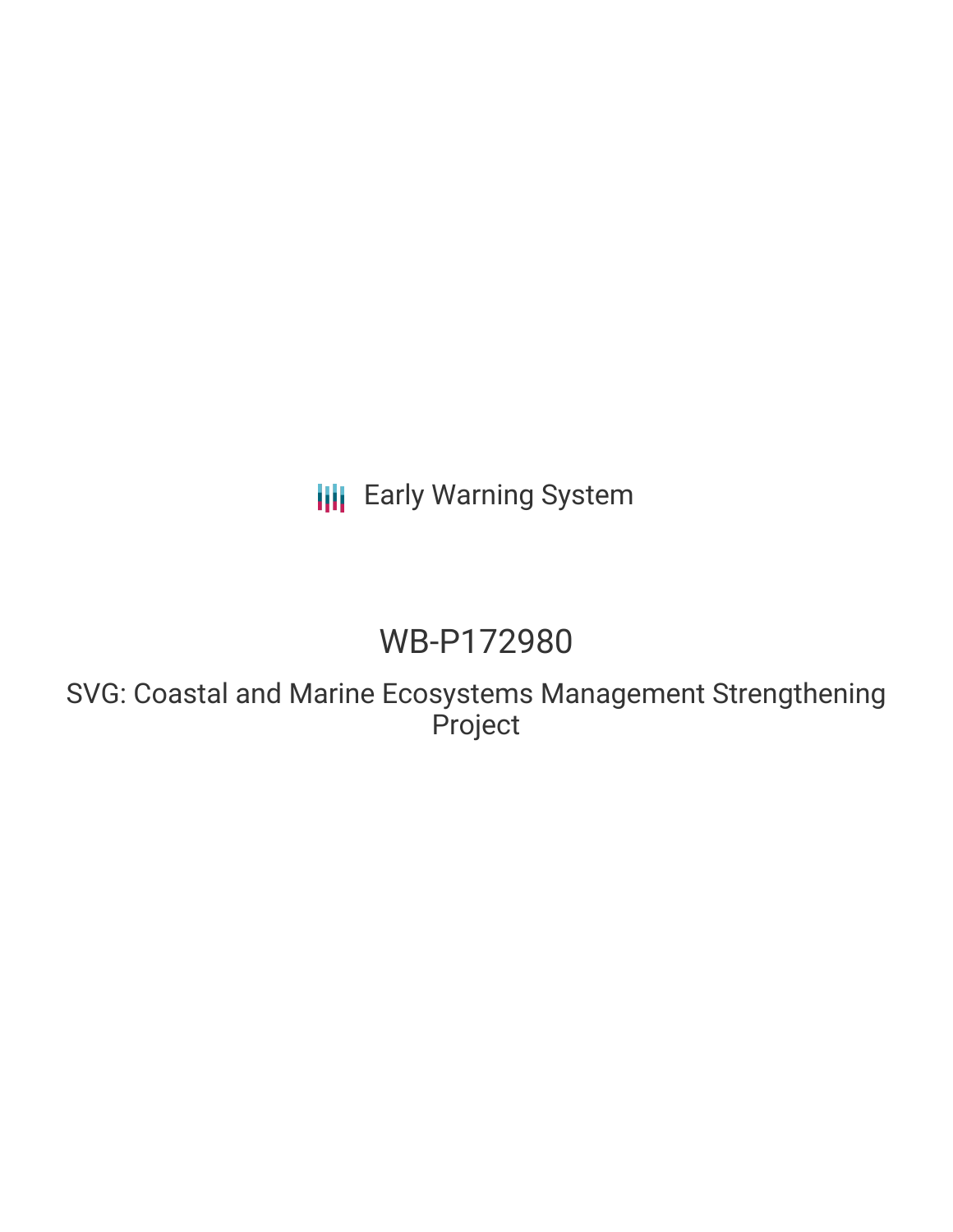

### **Quick Facts**

| <b>Countries</b>               | St. Vincent and the Grenadines               |
|--------------------------------|----------------------------------------------|
| <b>Financial Institutions</b>  | World Bank (WB)                              |
| <b>Status</b>                  | Proposed                                     |
| <b>Bank Risk Rating</b>        | B                                            |
| <b>Voting Date</b>             | 2021-01-28                                   |
| <b>Borrower</b>                | Government of St. Vincent and the Grenadines |
| <b>Sectors</b>                 | <b>Climate and Environment</b>               |
| <b>Investment Type(s)</b>      | Fund                                         |
| <b>Investment Amount (USD)</b> | $$3.65$ million                              |
| <b>Project Cost (USD)</b>      | $$3.65$ million                              |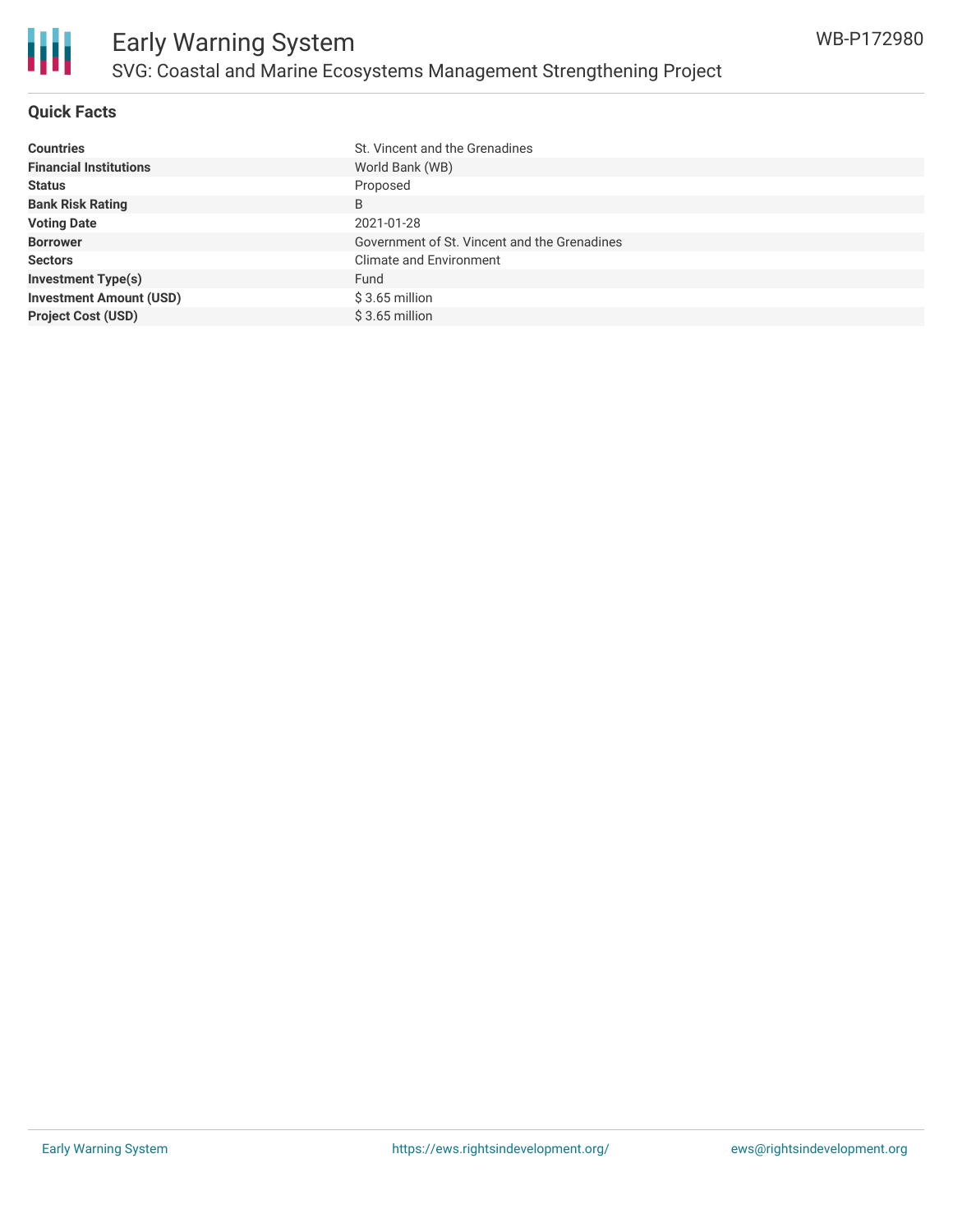

### Early Warning System SVG: Coastal and Marine Ecosystems Management Strengthening Project

### **Project Description**

According to the bank, the project aims to strengthen the management of coastal and marine ecosystems of St. Vincent and the Grenadines.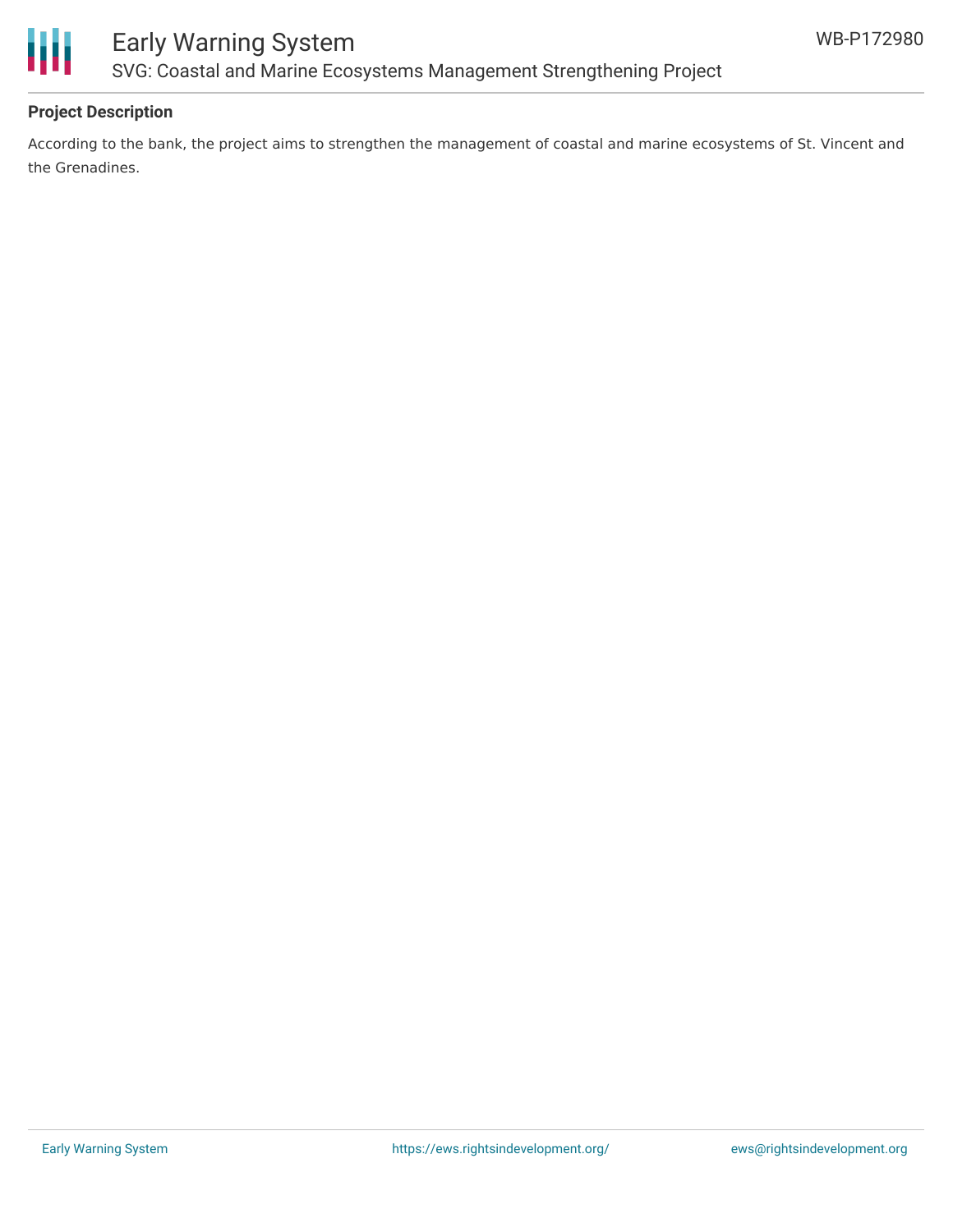

### Early Warning System SVG: Coastal and Marine Ecosystems Management Strengthening Project

### **Investment Description**

World Bank (WB)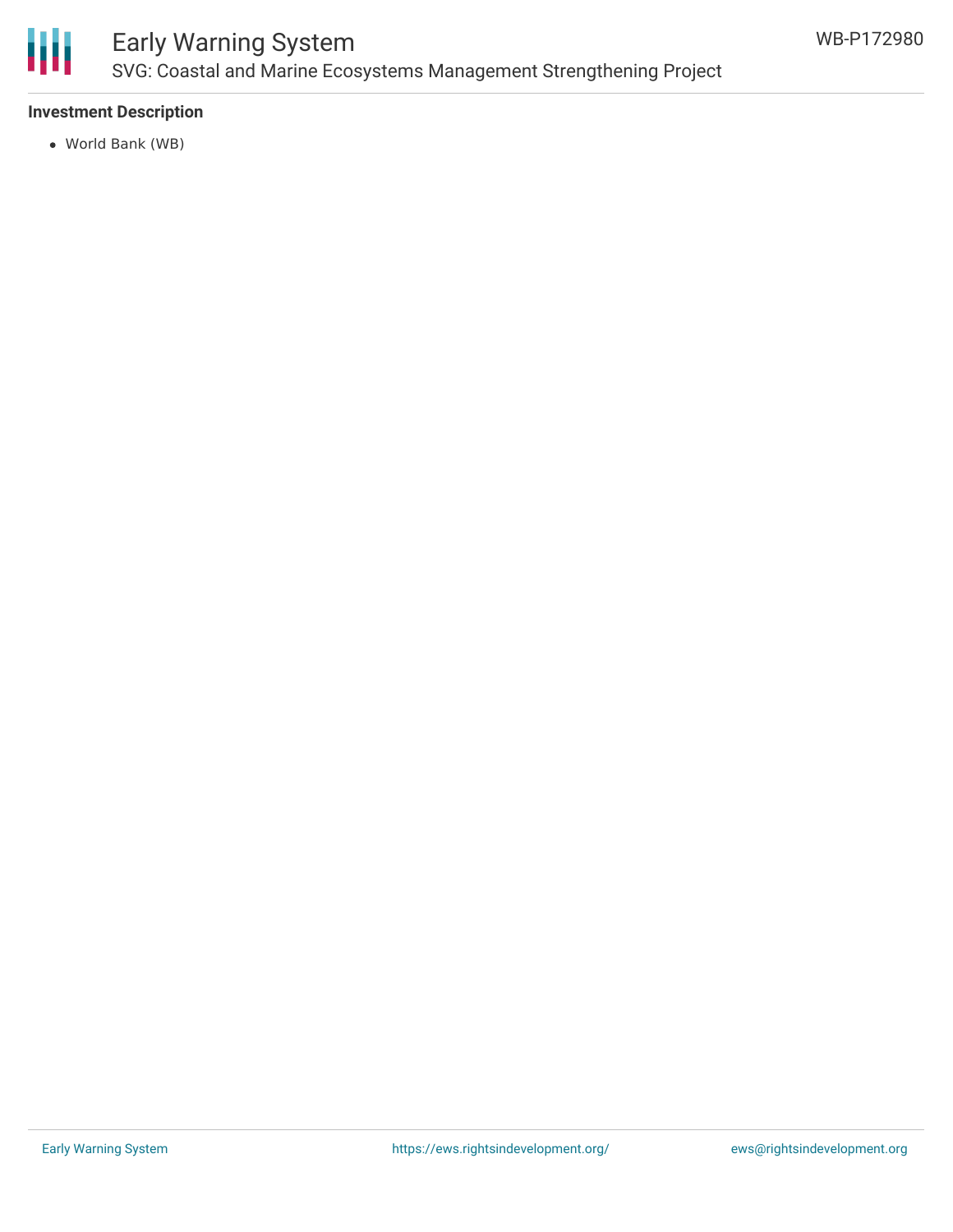

### **Contact Information**

Borrower

Ministry of Finance, Economic Planning, Sustainable Development and Information Technology